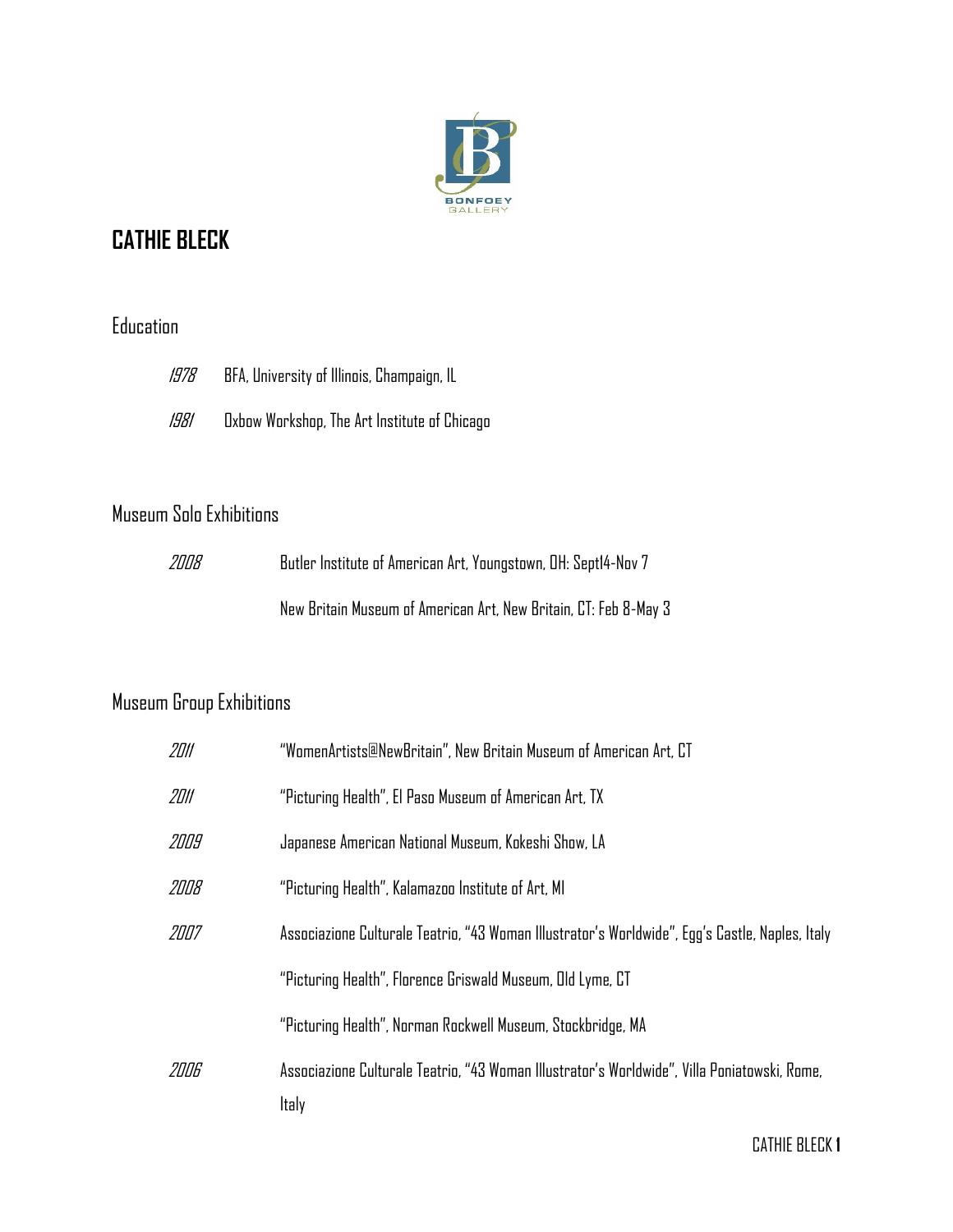| 2004 | Santa Monica Museum, "Dialog", CA                                           |
|------|-----------------------------------------------------------------------------|
| 2001 | Centro Cultural Recoleta, "Nine Artists from Ohio", Buenos Aires, Argentina |

## Gallery Solo Exhibition

| 2016 | "Histories in Black and White" Shaker Historical Society, OH                                                     |
|------|------------------------------------------------------------------------------------------------------------------|
| 2015 | "Avance" Firecat Projects, Chicago                                                                               |
| 2013 | "frAGILITY" New Works on Papyrus,  Packer Schopf Gallery, Chicago                                                |
| 2009 | "Undercurrents" Billy Shire Fine Arts, Los Angeles                                                               |
| 2009 | "Aqua Regia" Meta Gallery, Toronto, Canada                                                                       |
| 2007 | "Time Lines" Intown Club, Cleveland, OH                                                                          |
|      | "Elemental Stories" Durst Organization at Conde Nast, NY                                                         |
|      | "Elemental Stories" 1155 Avenue of the Americas Gallery, NY                                                      |
| 2006 | "Open Spaces" : Heights Arts, Cleveland, OH                                                                      |
|      | "Open Spaces" : I Space Gallery, University of Illinois at C-U Chicago, Exhibition + Book Launch,<br>Chicago, IL |

## Selected Group Exhibitions

| 2016 | "Art 360" Columbus Art Museum, OH                                      |
|------|------------------------------------------------------------------------|
| 2015 | "Asymetrical Diptych" Corey Helford Gallery, LA                        |
| 2015 | "Your Pencilled Masses, Yearning to be Free" Corey Helford Gallery, LA |
|      | BLAB, curated by Monte Beauchamp, Copro Gallery, LA                    |
|      | "Histories in Black and White" Lissauer Gallery, Shaker Heights, OH    |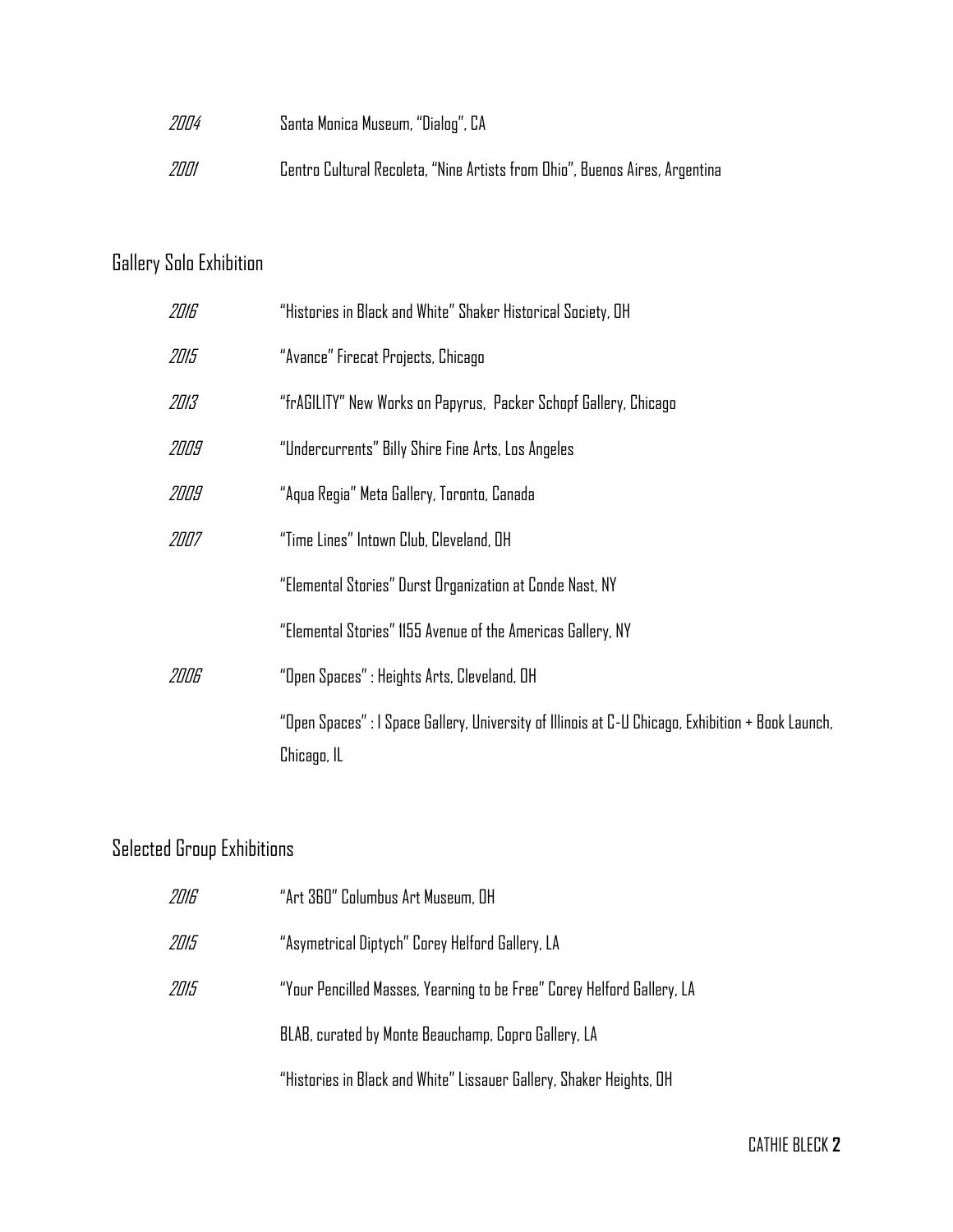| 2014    | Egregore', Yves La Roche Gallery, Montreal, Quebec                                    |
|---------|---------------------------------------------------------------------------------------|
|         | "Rarely Home" with Amy Casey, Maria Neil Art Project, Cleveland, OH                   |
|         | Ampersand's 20th Anniversary Exhibition, Austin, TX                                   |
|         | BLAB, curated by Monte Beauchamp with hard cover catalog, Copro Gallery, LA           |
|         | "FILTERED", Friesen Gallery, Sun Valley, ID                                           |
| 2013    | 25th Anniversary Exhibition, Copro Gallery, Santa Monica, CA                          |
| 2012    | Ursuline College Wasmer Art Gallery, 15 Women Artist's Northeast Ohio, OH             |
|         | BLAB, curated by Monte Beauchamp with hard cover catalog, Copro Gallery, LA           |
| 2012    | "Juxtapoz Turns 18", Curated by Gwyneth Vitello and Greg Escalante, Copro Gallery, LA |
| 2011    | 25th Anniversary Exhibition Billy Shire Galleries, LA                                 |
|         | "After Life", BLAB exhibition, Copro Gallery, CA                                      |
|         | "15 Women artists in NE Ohio", Convivium 33 Gallery, Cleveland, OH                    |
| 2011-12 | "Monumental Miniature Books II", International traveling exhibition                   |
| 2010    | San Diego Contemporary Art Fair, CA, curated by Mark Murphy, San Diego, CA            |
|         | "Phantasmagoria", Meta Gallery, Toronto                                               |
|         | New Hampshire Institute of Art, Amhurst Gallery, Manchester, NH                       |
|         | "Sea No Evil" Exhibition fundraiser for Sea Sheperd Marine Conservation               |
|         | Pratt Manhattan Graduate School, NY                                                   |
|         | "Manifest Equality", Los Angeles, CA                                                  |
| 2009    | Aqua Wynwood : Art Basel curated by Mark Murphy, FL                                   |
|         | "Scribble 8" curated by Mark Murphy, San Diego, CA                                    |
|         | "Sea No Evil" Sea Shepard Marine Conservation, Curated by Jeff Soto                   |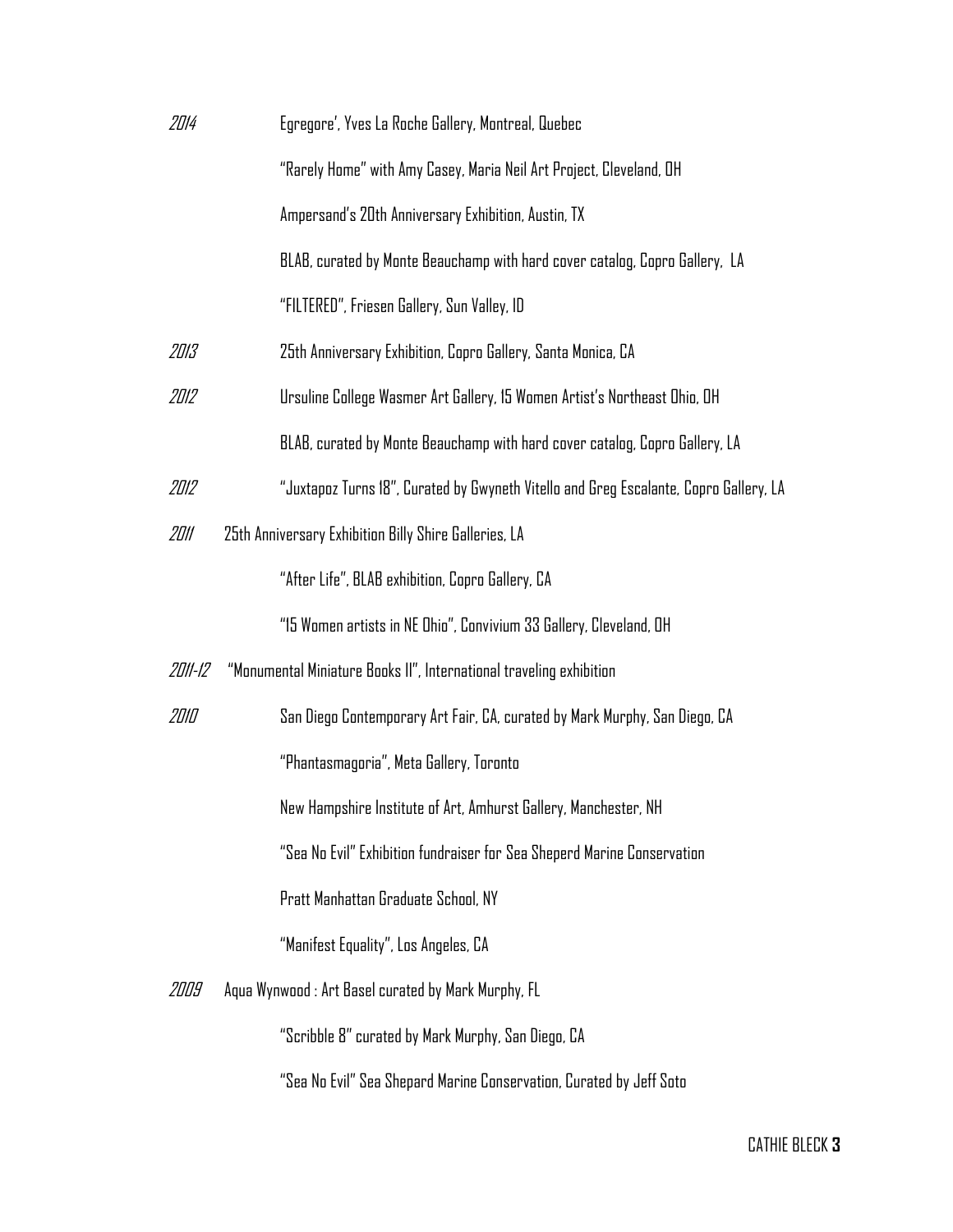| 2008 | "Influence" with Tom Balbo, William Sommer + Paul Travis at Metropolitan Galleries, Cleveland,<br>OH |
|------|------------------------------------------------------------------------------------------------------|
|      | Gen Art Vanguard : Art Basel : curated by Mark Murphy, Miami, FL                                     |
|      | "Manifest Hope" Democratic convention, Invited artist, Denver, CO                                    |
|      | "Mapmakers" Meta Gallery, Toronto, Ontario                                                           |
| 2007 | "Green" Robert Berman Gallery, Santa Monica, CA                                                      |
|      | Art Now Fair : Art Basel : curated by Mark Murphy, Miami, FL                                         |
|      | SILA, Billy Shire Fine Art Gallery, Los Angelos, CA                                                  |
| 2006 | "The Ripple Effect" Parsons, The New School, New York, N                                             |
| 2006 | Picture Mechanics Zeitgeist Gallery, Nashville, TN                                                   |
|      | Art on Paper, Enid Lawson Gallery, Royal College of Art, London                                      |
| 2004 | PictureMechanics Mmodern Gallery, Palm Springs, CA                                                   |
| 2003 | PictureMechanics Zeitgeist Gallery, Nashville, TN                                                    |
|      | "Heaven and Hell" Philadelphia Sketch Club Philadelphia, PA                                          |
| 2000 | American Greetings Corporation, "Three Artist's from Ohio", Cleveland, OH                            |
| 2002 | "Prevailing Human Spirit" United Nations, New York, NY                                               |
| 1993 | "World Conflict", The Carter Center, Atlanta, GA                                                     |

#### Awards/Residencies

| 2015 | Selected for MOCA Cleveland Studio Visit with Adam Lerner, curator MOCA Denver |
|------|--------------------------------------------------------------------------------|
| 2014 | Distinguished Alumni Award, University of Illinois C-U College of Art & Design |
| 2013 | Cleveland Institute of Art, Stone Lithography Artist Residency, Cleveland, OH  |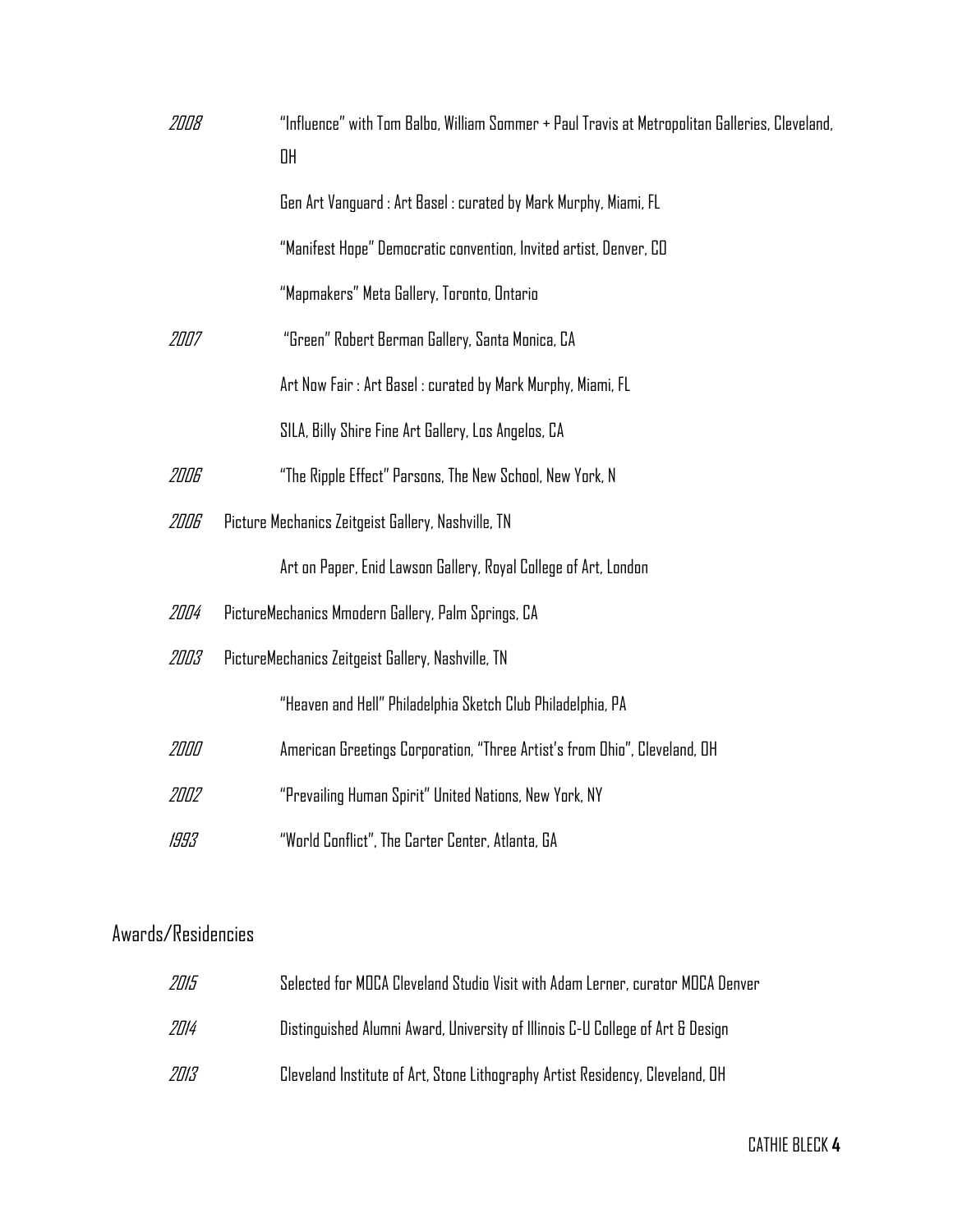| 2011 | "Art Therapy Studios" Artist residency at Metro hospital, Cleveland, OH        |
|------|--------------------------------------------------------------------------------|
| 2010 | "8 Hour Projects", Allegheny College, PA                                       |
| 2005 | Gold Medal, Museum of American Illustration at the Society of Illustrators, NY |

#### Lectures

| 2015 | Kent State, OH                                                |
|------|---------------------------------------------------------------|
| 2014 | California College of Art and Design, CA                      |
| 2013 | Kent State, OH                                                |
| 2012 | Ursuline College, OH                                          |
| 2010 | Pratt Manhattan Graduate School, NY                           |
| 2009 | Art Institute of Chicago, IL                                  |
|      | Sheridan College, Dakville, Ontario, Canada                   |
| 2008 | Butler Institute of American Art, Youngstown, PA              |
|      | New Britain Museum of American Art, New Britain, CT           |
| 2007 | Intown Club, OH                                               |
|      | Art Center College of Design, Pasadena, CA                    |
|      | Rhode Island School of Design, Providence, RI                 |
|      | Otis Parsons, Los Angeles, CA                                 |
|      | College for Creative Studies, Detroit, MI                     |
| 2006 | I Space Gallery of University of Illinois, C-U at Chicago, IL |
| 2004 | Case Western Reserve University, Cleveland, OH                |
|      | University of Kansas, Lawrence, KS                            |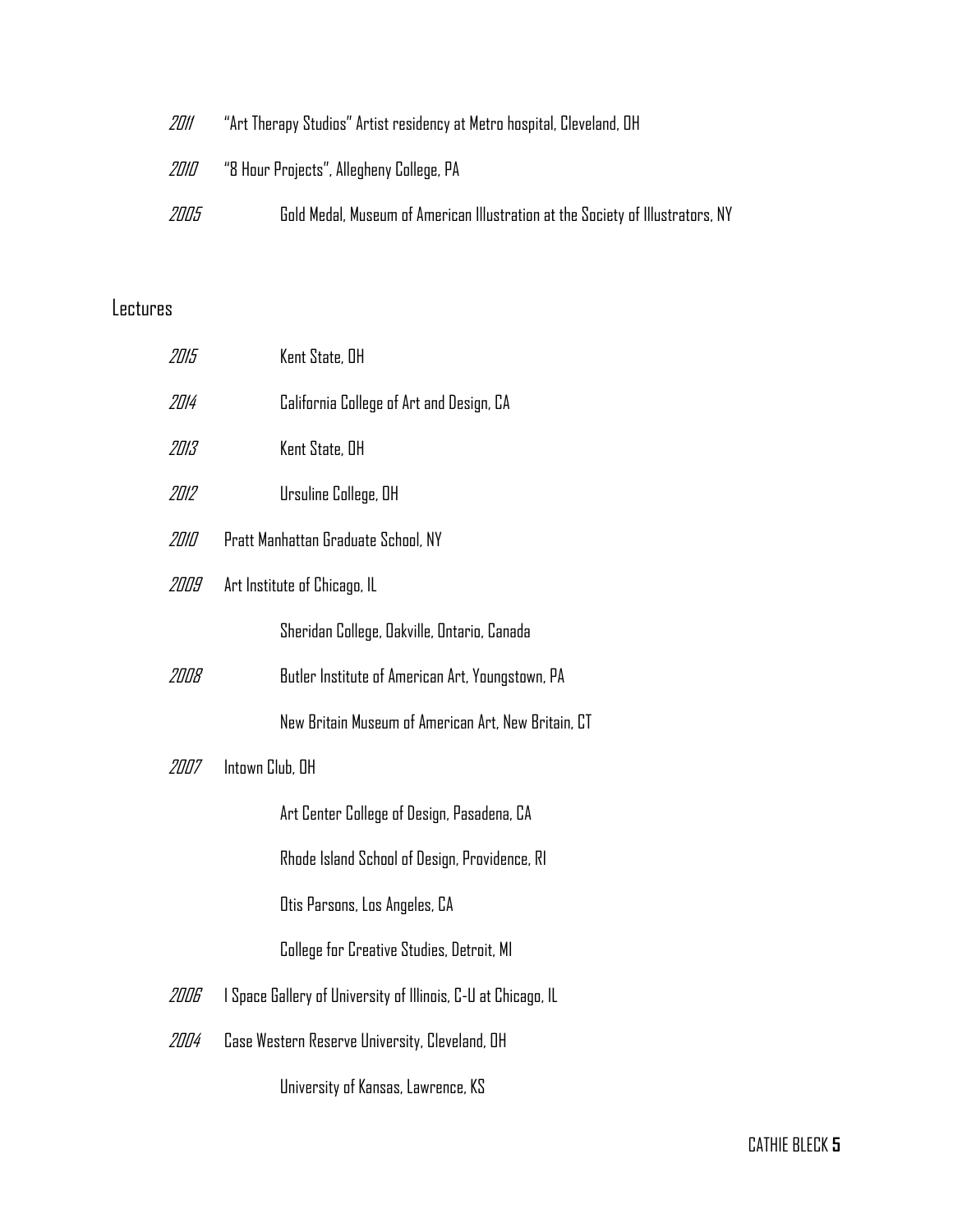- 2003 The Illustration Conference ICON3, Philadelphia, PA
- 2002 American Institute of Graphic Arts, Austin, TX

Belmont University, Nashville, TN

2001 The Illustration Conference ICON2, Santa Fe, NM

American Institute of Graphic Arts, San Diego Y Conference, CA

- 2000 University of the Arts, Philadelphia, PA
- 2000 American Institute of Graphic Arts, Seattle, WA
- 1999 The Illustration Conference ICON1, Santa Fe, NM

Art Center Dayton, OH

- 1997 San Jose State University, CA
- 1993 American Institute of Graphic Arts, Cleveland, OH
- 1991 Northern Illinois University, IL

#### Collections (partial listing)

| Victoria & Albert Museum                     | University Hospitals of Cleveland |
|----------------------------------------------|-----------------------------------|
| The Butler Institute of American Art         | Honeywell Corporation             |
| The New Britain Museum of American Art       | <b>Bauerlien Steel</b>            |
| The Library of Congress, Cleveland Museum of | UCLA, Cypress Funds               |
| Art                                          | Chicago Tribune                   |
| <b>Cleveland Foundation</b>                  | <b>St. Louis University</b>       |
| <b>Cleveland Art Association</b>             | Zygote Press                      |
| Cleveland Clinic Foundation                  | Art Toy Museum-CA                 |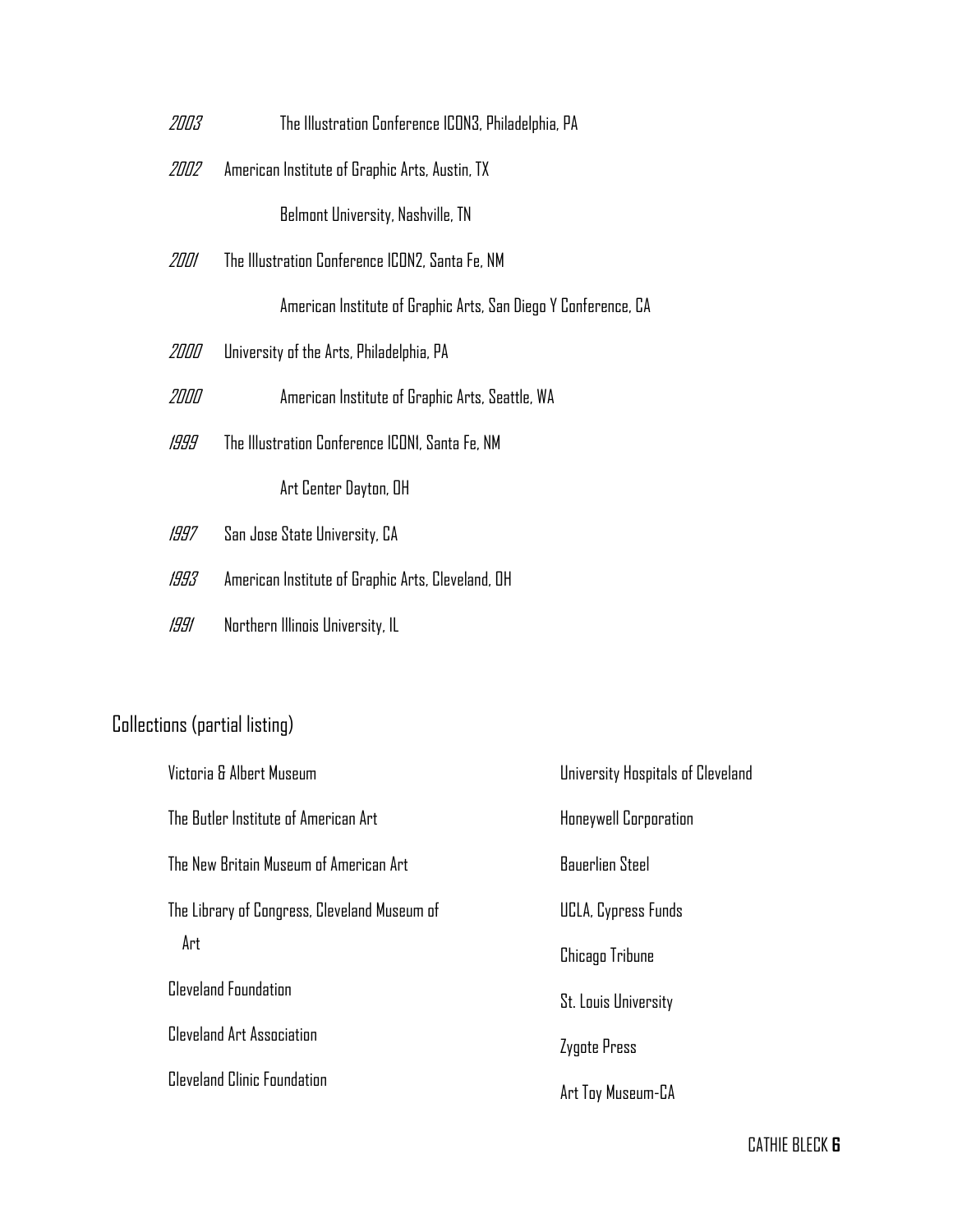#### Private Collections

Martha Stewart

Henry Adams

Marianne Berardi

Milton Glaser

Brandi Carlisle

### Selected Commissions

| World Wildlife Fund                        | Farrar                       |
|--------------------------------------------|------------------------------|
| U.S. Postal Service                        | <b>Strauss &amp; Giroux</b>  |
| U.S. State Department Earth Day Image 2007 | Abrams                       |
| World Ocean Day Image 2012                 | Simon & Schuster             |
| Sony Records                               | Knopf                        |
| Motown Records                             | Harper                       |
| Time                                       | Doubleday                    |
| <b>New York Times</b>                      | Random                       |
| New Republic                               | Knopf                        |
| Esquire                                    | Sterling                     |
| Atlantic                                   | National Geographic          |
| Martha Stewart                             | Habitat for Humanity         |
| <b>Oprah</b>                               | National Institute of Health |
| Warner Bros. Records                       | The Lila Wallace Foundation  |

CATHIE BLECK **7**